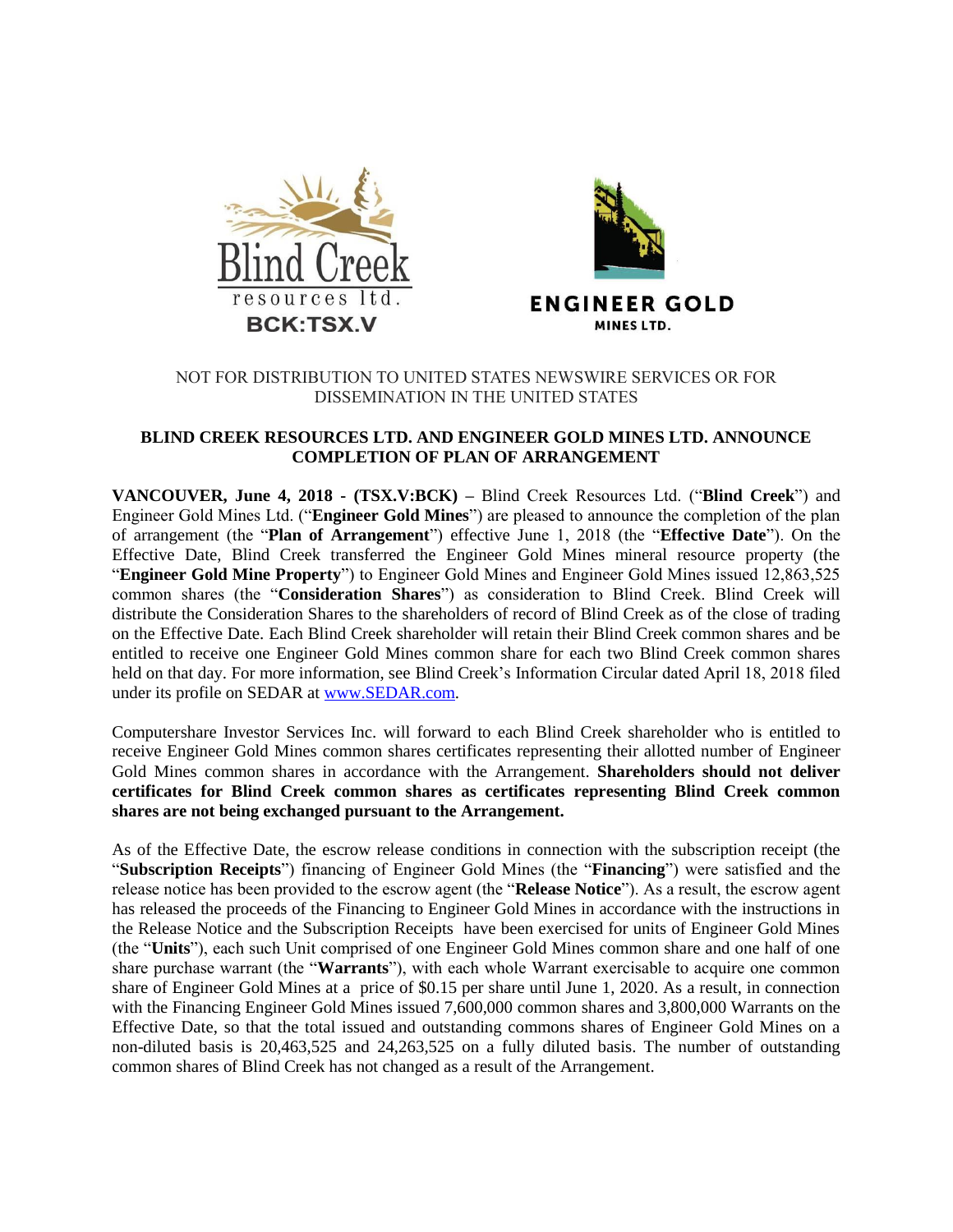Engineer Gold Mines has received conditional listing approval for its common shares from the TSX Venture Exchange ("**TSX.V**") and has reserved the symbol "EAU". Listing will be subject to Engineer Gold Mines satisfying all of the listing conditions of the TSX.V. Until the common shares of Engineer Gold Mines are listed on the TSX.V, there is no market for such shares to trade. There can be no assurances that Engineer Gold Mines will be listed on the TSX.V or any stock exchange. Engineer Gold Mines is expected to be a reporting issuer in British Columbia, Alberta, Saskatchewan and Yukon upon completion of the Arrangement. Recognition of Engineer Gold Mines as a reporting issuer is within the purview of the Canadian securities regulators; there can be no assurances that any securities regulator will recognize Engineer Gold Mines as a reporting issuer, in which case Engineer Gold Mines will be a private company with no liquid market and significant legal restrictions on the ability to trade in its securities affecting all Engineer Gold Mines Shareholders.

In connection with the conditional listing approval, the TSX.V has requested that Engineer Gold Mines increase the proposed Phase I work program in the previously filed technical report on the Engineer Gold Mines Property from \$200,000 to \$400,000. Engineer Gold Mines has included this change in an amended and restated technical report prepared by Darren O'Brien, P. Geo, Michael Redfearn, P. Eng. and Dr. Simon Dominy, FAuslMM(CP), FGS(CGeol) entitled "Engineer Gold Mine, British Columbia, Canada – January 2018 (Amended and Restated)" effective January 18, 2018, amended and restated as of May 9, 2018 which is available under Engineer Gold Mines SEDAR profile o[n www.SEDAR.com.](http://www.sedar.com/)

### **About Engineer Gold Mines Ltd.**

Engineer Gold Mines is a Vancouver-based junior resource company focussed on developing the Engineer Gold Mine Property located 32 km west of Atlin in northwestern British Columbia on the east shore of the Taku Arm of Tagish Lake.

### **About Blind Creek Resources Ltd.**

Blind Creek is a Vancouver-based junior resource company focused on lead-zinc-silver and gold-silver project acquisition, exploration and development in Yukon (Blende Property) and Northwest Territories (AB Property). The Company's flagship property is the Blende Property in north-central Yukon. More recently the company has signed an agreement to acquire a 100% interest in the AB Property (MV-Type Zinc-Lead) in the Northwest Territories.

For additional information about Blind Creek, please visit Blind Creek's website [www.blindcreekresources.com.](http://www.blindcreekresources.com/)

On behalf of the Board of Directors of Blind Creek and Engineer Gold Mines,

Mr. Brian P. Fowler, P.Geo. President [bfowler@blindcreekresources.com](mailto:bfowler@blindcreekresources.com) bfowler@engineergoldmines.com

For further information, please contact:

MarketSmart Communications Inc. (877) 261 4466 [www.marketsmart.ca](http://www.marketsmart.ca/) Nelson Da Silva – Manager Corporate Communications (604) 722-0041